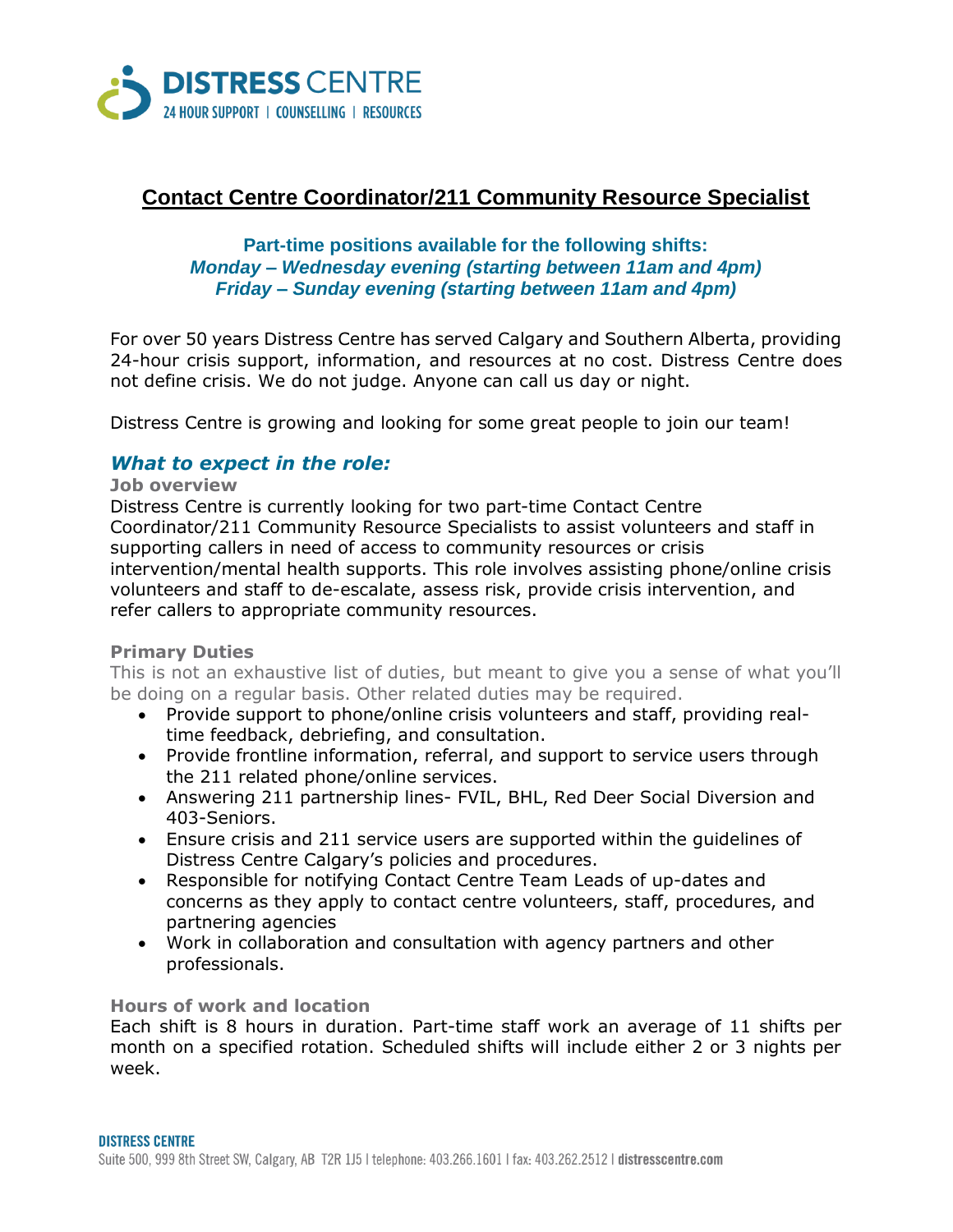

# *What you bring to the role:*

## **Qualifications/Experience**

- **Applicants will need to complete an enhanced security clearance**
- Diploma or degree in a human services field (such as psychology, social work, etc.)
- Naloxone training certification
- Gender-Based Analysis+ and Brain Story Certification are considered an asset
- Experience in telephone-based risk management, lethality assessment and crisis intervention are an asset
- Experience with vulnerable populations and knowledge of community resources
- External applicants will need to complete an in-house facilitated 3 week training program, as well as a set number of coaching shifts consisting of onthe-job learning and skill development

#### **Skills/Abilities:**

- Ability to effectively identify problems and offer appropriate resources and, referrals and information to assist the individual in resolving the crisis.
- Ability to communicate effectively with dignity and respect
- Ability to utilize basic Word and Excel documents
- Ability to navigate multiple computer systems
- Effective time management and organizational skills
- Demonstrated ability to work effectively as a team
- Knowledge and/or work experience in case management, crisis intervention, addictions, domestic violence, suicide risk assessment and intervention, mental health, and/or youth issues.
- Strong interpersonal and customer skills
- Exceptional decision-making skills including adaptability and assessment
- Strong self-management and time management skills
- Taxonomy knowledge is an asset

#### **Core Competencies:**

- **Client/Service Centred Work** you make clients the ultimate focus of our agency, team, and individual choices and actions.
- **Partnerships, Relationships, & Teamwork** you build and maintain productive, collaborative working relationships within and across groups, both internally and externally, to accomplish our common goals.
- **Growth Mindset/Learning** you actively identify new areas for learning and take advantage of opportunities to learn in whatever form they come. You apply your newly gained knowledge in your jobs and share these skills with others.
- **Communication** you clearly convey information and ideas through a variety of media in a way that engages the audience and helps them to understand and inviting dialogue and inciting action where appropriate.